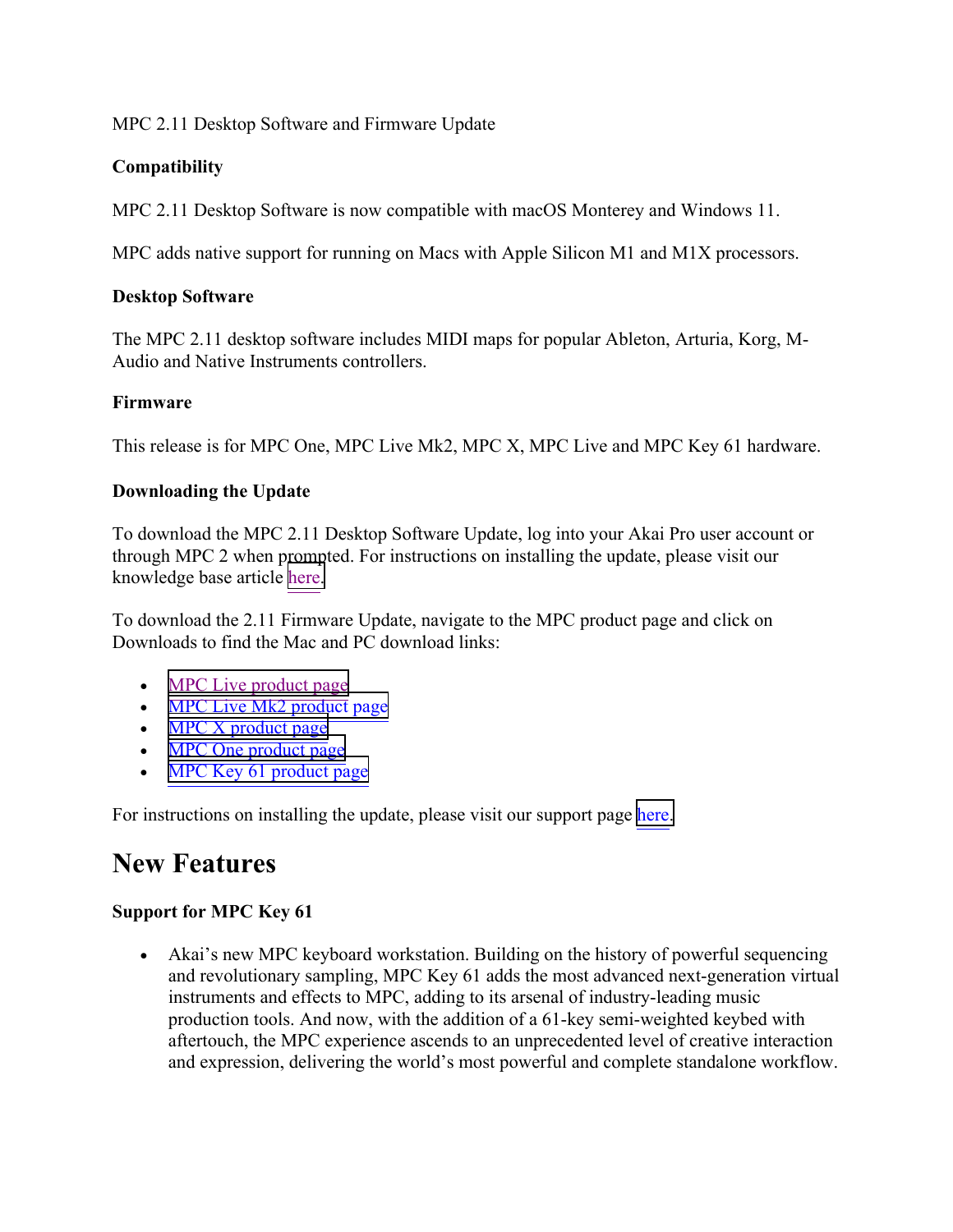### **New MPC Plugin Instruments** :

You can now purchase a range of incredible new AIR instruments for MPC desktop and standalone. The new AIR instruments bring together AIR's expertise in sampling, synthesis and DSP, creating a new standard for MPC.

Each instrument comes with :

- Standalone and desktop version.
- A beautiful GUI and TUI editor.
- An extensive library of presets which can be browsed using MPC's new TUI Sounds mode.
- A free 10 day trial.

These instruments can be downloaded from MPC > Get Synth Content on macOS and Help > Get Synth Content on Windows.

# **New Instruments For Sale on MPC as of 2.11 (these items are included in MPC KEY 61 for FREE)**

**FABRIC XL** – Flagship sample-based synthesizer instrument from AIR, delivering the ultimate sounds for all your production needs. Fabric XL brings a stunning collection of cutting edge presets covering everything from "Twisted & Dark" motion pads, Drone & Sub Basses, Acoustic/Electric Guitars, Pianos & Rhodes, Classic Poly & Leads Synth and much more.

Fabric XL features advanced multi-sample synthesis consisting of:

- 2 multi-sample layered oscillators
- 1 percussive layer
- Amp, Filter and Pitch Envelopes
- LFO controls
- Advanced sample and synthesis
- 3.6 Gigabytes of sample content (compressed)
- Over 1000 patches
- Multimode filters
	- o Lowpass 24dB, 12dB
	- o Highpass
	- o Bandpass 18dB, 12dB
	- o Damper
	- o Peak EQ
	- o Presence
- 9 Built-in Effects
	- o AIR Chorus
	- o AIR Tremolo
	- o AIR Phasor
	- o AIR Four Band EQ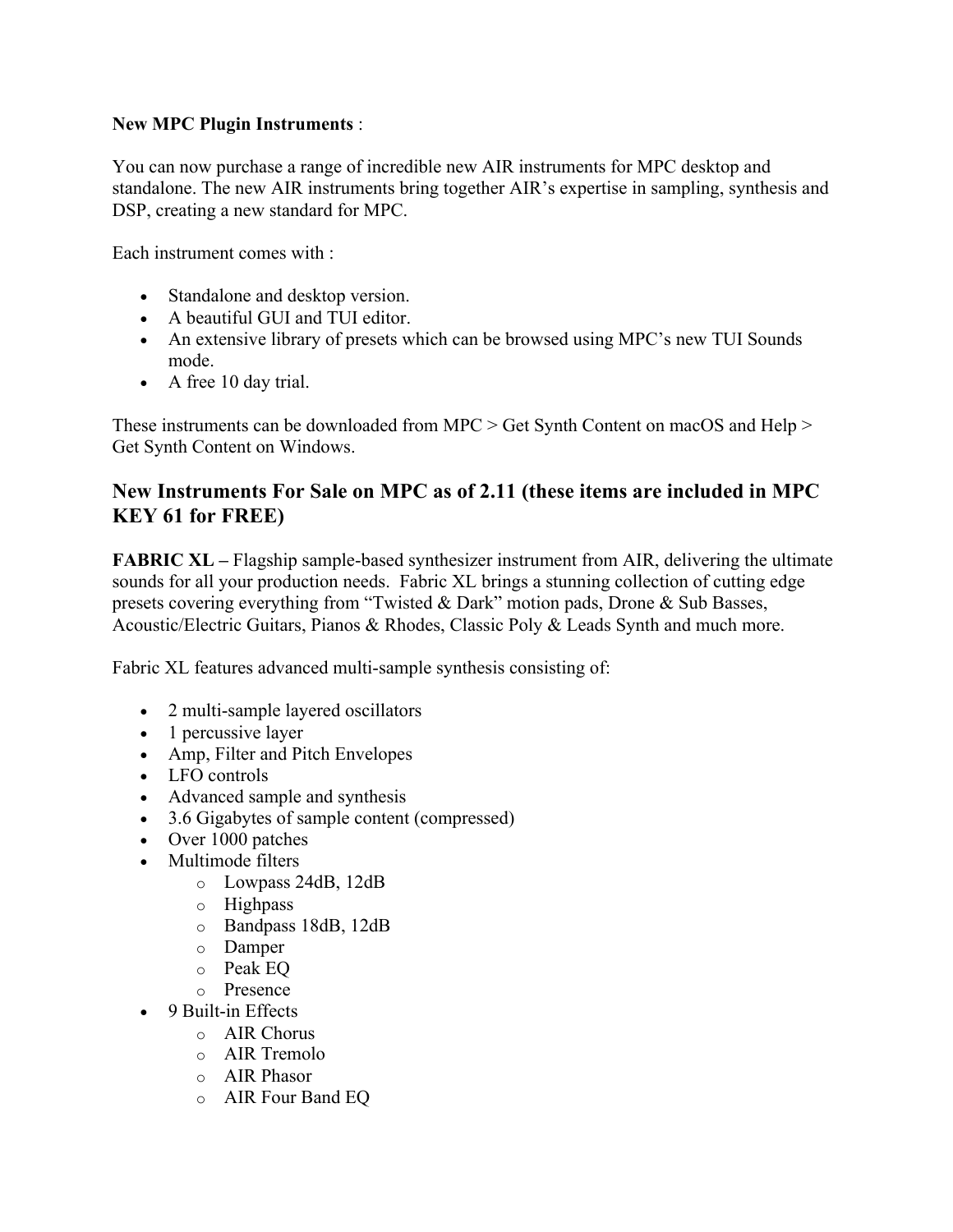- o AIR Amp/Cab Simulation
- o AIR Flavor
- o AIR Compressor
- o AIR Reverb
- o AIR Delay
- o EQ to each sound. Designed around a Fast, Intuitive HD interface, with a cuttingedge sound
- Over 1000 presets, Fabric XL brings a stunning collection of the most Epic soundscapes to MPC Keys covering everything from "Twisted & Dark" motion pads, Drone & Sub Basses, Acoustic/Electric Guitars, Pianos & Rhodes, Classic Poly & Leads Synth and much more, to all your go-to sounds!

**Fabric Piano** – Delivers the sonics and characteristics of our flagship Stage Piano but in a less CPU intense form. Fabric Piano includes a comprehensive set off editing features and FX including the powerful Flavor effect for adding dirt and grit for that lo-fi piano sound.

**Fabric Electric Piano** - Delivers the Warmth and depth of our flagship Stage EP but in a less CPU intense form. Fabric Electric Piano includes a comprehensive set off editing features and FX including the powerful Flavor effect for adding dirt and grit for that lo-fi Rhodes treatment.

**Fabric** - Almost identical to Fabric XL but has the largest sample keymaps removed so when instantiated reserves less of your MPC's memory. On standalone if you are not intending to use the larger piano keymaps in Fabric XL then it makes sense to conserve memory and use Fabric.

**OPx-4 –** 4-Operator FM powerhouse, delivering the ultimate in FM sound shaping.

- Advance FM synthesis. At source each operator is capable of producing complex waveform results via feedback, formant shaping, FM Filtering and FM shaping parameters.
- Dual multimode filter path with 23 different filter types
- 6 envelopes with tempo synced looping
- 2 LFOS
- 2 ramps
- 3 insert effects slots and 2 global effects slots with dynamic effects. Choose from a huge library of 27 AIR effects plugins including reverbs, delays, modulation and distortion.
- Modulation matrix with 32 slots
- Sample layer for adding percussive attacks

**Stage Piano** – MPC's flagship "Acoustic Piano" instrument containing four multi-sampled pianos; Yamaha C7, Steinway D, Bechstein Upright and Workstation. With its elegant interface, you can tweak the sound of each "Piano Model" to taste.

- Advanced Acoustic Piano engine
- Up to 6 velocity layers
- Sympathetic resonance
- Hammer Falls and Staccato Release layers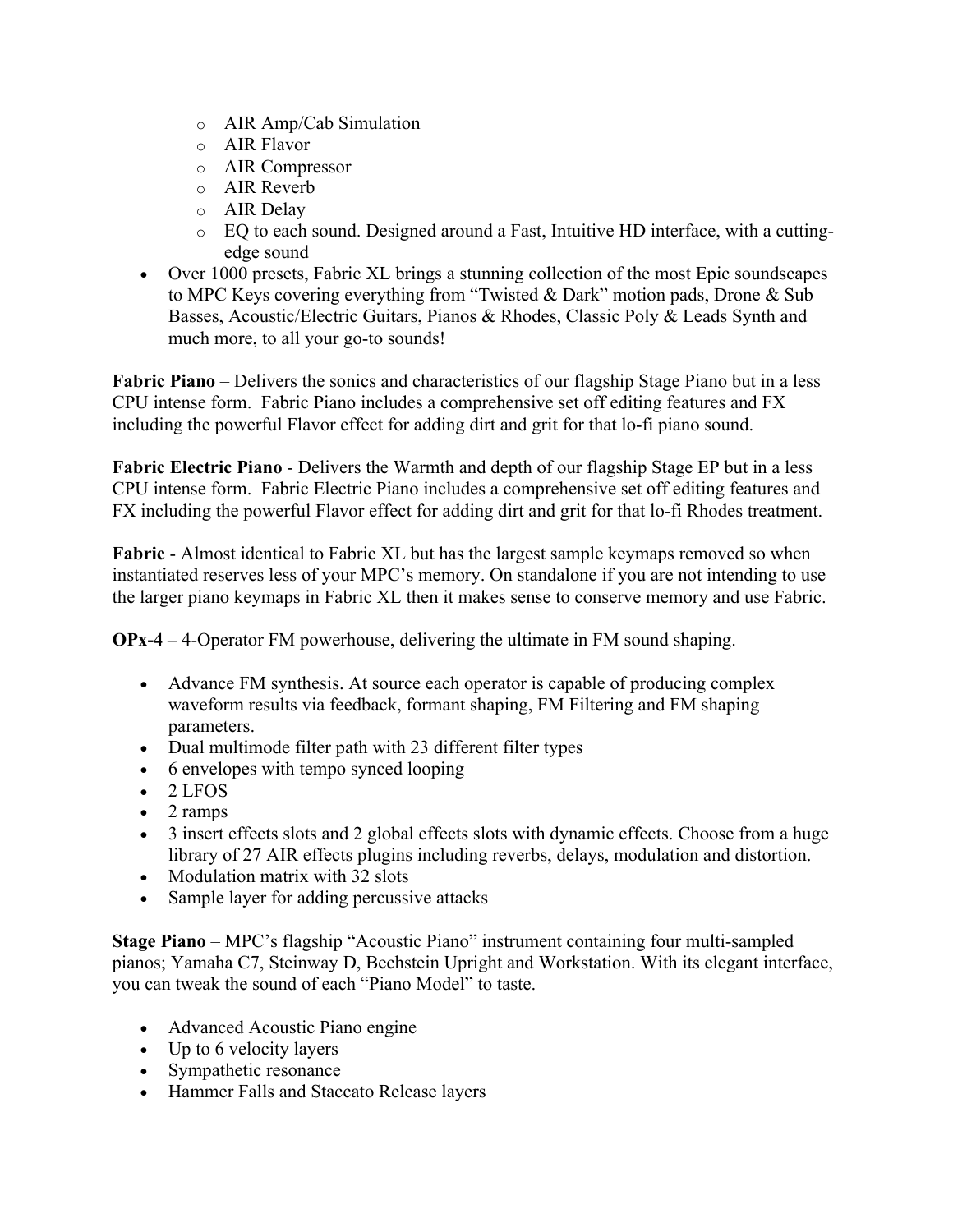- Equal and Stretched tunings
- 5 inbuilt AIR effects
	- o Flavor
	- o Compressor
	- o EQ
	- o Delay
	- o Reverb

**Stage EP –** MPC's flagship "Electric Piano" instrument containing five meticulously sampled electric piano models.

- Advanced Electric Piano engine
- Up to 12 velocity layers
- Five multi-sampled pianos
	- o Rhodes
	- o Rhodes Hot
	- o Suitcase
	- o Wurlitzer
	- o Pianet
- Mechanics layer with Mic and FM
- 7 inbuilt AIR effects
	- o Chorus
	- o Tremolo
	- o Amp
	- o Compressor
	- o EQ
	- o Delay
	- o Reverb
- Over 100 presets.

**Studio Strings –** Studio Strings is our brand-new orchestral strings instrument bringing you the rich and elegant sounds of orchestral, chamber and solo strings inside your MPC.

- Advanced 4-part realistic string ensemble sample-based engine
- Orchestral, Chamber and Solo sample sets
- Unique intelligent legato engine
- Four inbuilt AIR effects
	- o Flavor
		- o EQ
		- o Delay
		- o Reverb

**Organ –** MPC's flagship Organ instrument featuring "Advanced Drawbar Organ" synthesis. With 10 incredible tone-wheel sets, all gathered from authentic vintage organs and the awardwinning AIR Rotary Speaker Simulation.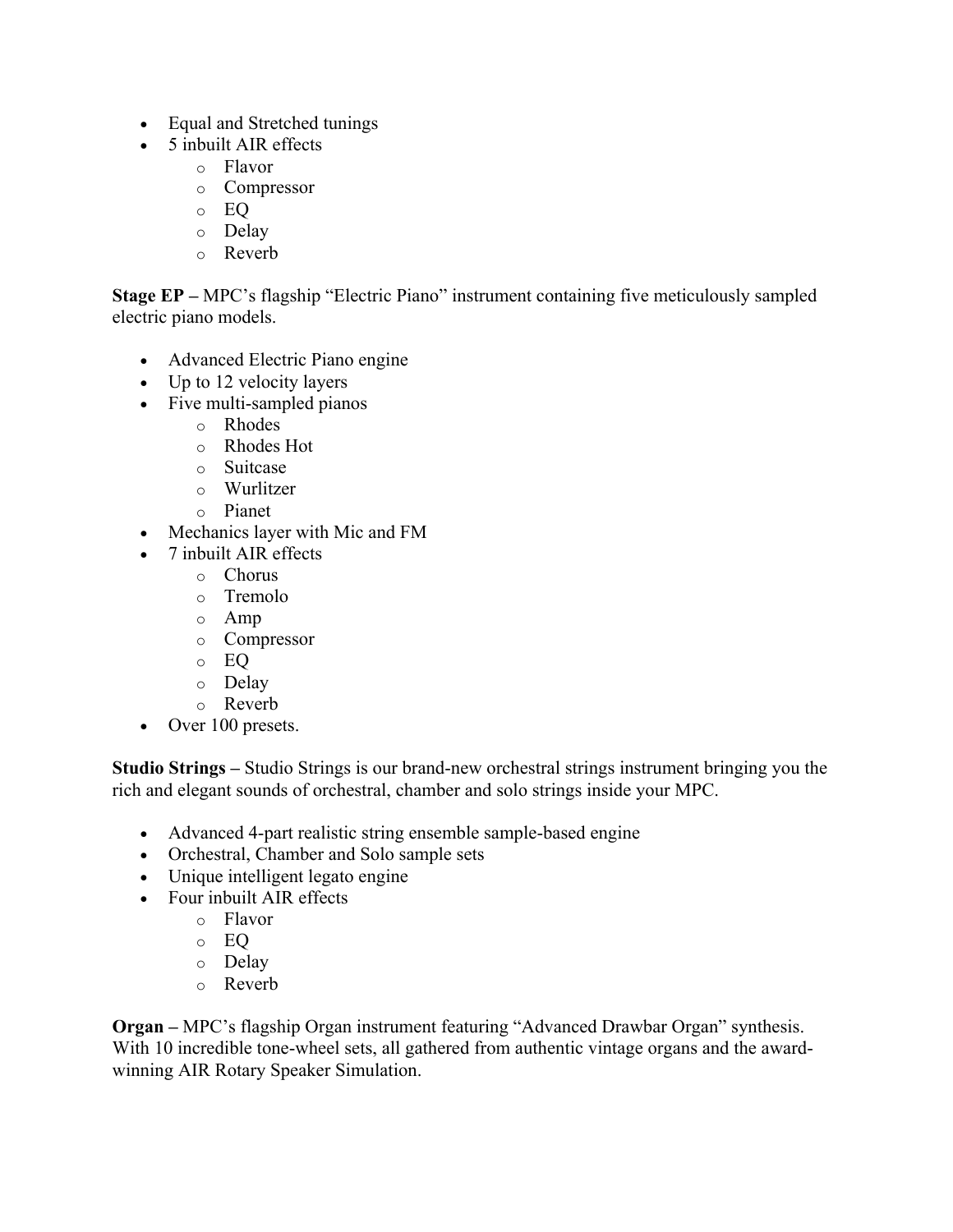- Advanced drawbar organ additive synthesis
- 10 different drawbars models sampled from vintage organs
- AIR Rotary speaker simulation from AIR DB33
- Percussion layer
- Key click
- Scanner vibrato
- Four inbuilt AIR Effects
	- o EQ
	- o Delay
	- o Reverb

#### **Other instrument enhancements**

- **DrumSynth:Multi** now has assignable mute groups. The accompanying factory presets have been updated to use them.
- On the TUI when loading instrument presets, MPC now shows a loading progress bar.

# **Activate Instrument Plugins**

Once you have purchased an MPC instrument you can activate it on up to three devices by going to Preferences > Activate Plugins. In standalone mode, you can also download and install plugin content onto an external drive directly from your MPC.

- From the TUI or GUI preferences press the Log In button and follow the weblink to log into your inMusic profile. Once you are logged in you can try out plugin instruments through a free trial or activate purchased licenses.
- In standalone mode, tap the Change button to select an attached USB/SD/SATA drive as your Content Download Drive. Then, tap a download icon to download and install the plugin to your drive. On MPC Key 61, all content is pre-installed.

# **Insert Effects**

- AIR Flavor Distort and transform your tracks into lo-fi heaven all inside a single multieffect. Apply EQ simulations of radios, phones and tape machines to dramatically change the timbre of a patch, distort and add noise and tape flutter to access a range of lo-fi treatments.
- AIR Amp Sim Guitar and bass amp simulation
- AIR Granulator now adds three new parameters to give more control over grains :
	- o Reverse
	- o Shape
	- o Skew
- AIR Vocal Tuner now has a suite of factory presets
- Rack FX presets have been updated to include presets that use AIR Flavor and AIR Amp Sim effects
- AIR Reverb now has an expanded range of factory presets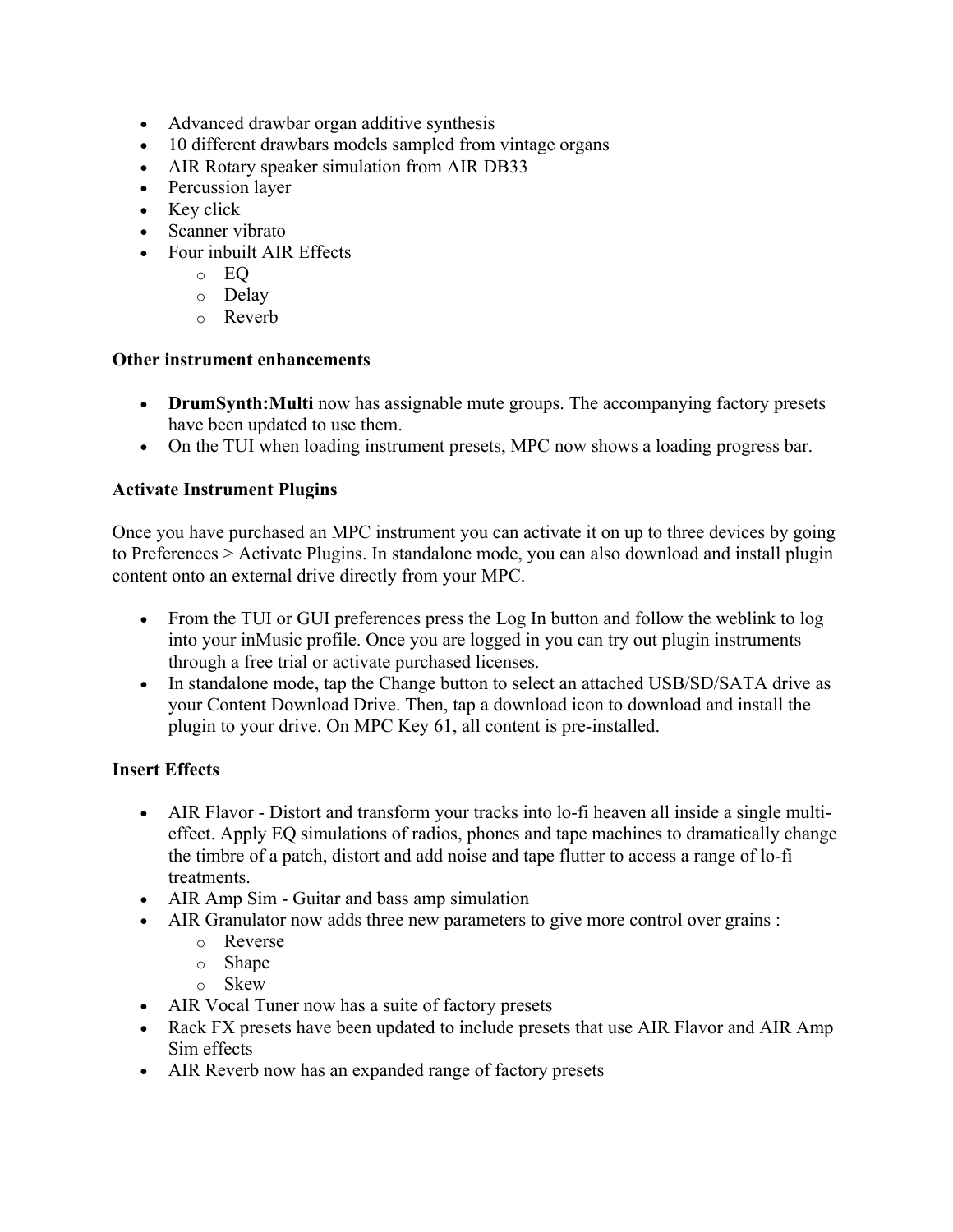# **MPC internal plugin instruments now have new plugin GUIs**

- Bassline, TubeSynth and Electric now have new GUI plugin editors.
- Mellotron, Solina, Hype and Odyssey now have new GUI plugin editors. These can be downloaded from MPC > Get Synth Content on macOS and Help > Get Synth Content on Windows.

# **Keyrange, Velocity range and MIDI filtering**

You can now configure a track to filter notes outside a given key-range or velocity range.

From Track View TUI you can now :

- Set the keyrange for any track; use the low and high fields to set the min/max of the keyrange. To set the note range from a MIDI keyboard press the Learn button on the TUI and then press a key on your MIDI keyboard.
- To filter out a MIDI message from a track's MIDI input; from the right hand side press the Filter button to bring up the Track MIDI Perform Settings popup. From here you can filter out common MIDI messages such as Mod Wheel, Pitchbend and many others. You can also set the keyrange and velocity range of a track from within this popup.

To access in the GUI; go to the inspector and click on the Key Range field to bring up the Track MIDI Perform Settings. From within the popup you can setup Keyrange, Velocity or MIDI filtering.

# **Mode Menu**

You can now edit the layout of the TUI Mode Menu. Go to the Mode Menu and from the Toolbar press the EDIT button, you can now drag the modes around until you have achieved your desired layout. The customized mode layout will work with Menu+Pad hardware shortcuts  $(hold MENU + tap a pad according to the layout you have chosen).$ 

The left hand TUI Mode Shortcut Panel can now slide in and out on any mode and be customised to contain your favorite modes.

- From the left hand side of TUI, drag the black touch handle to the right to fold out the mode shortcut panel. Tap an icon to enter that mode or drag back to the left to dismiss.
- To edit the modes that appear in the shortcut panel go to the Mode Menu and from the Toolbar press the EDIT button and drag the modes around until you have achieved your desired layout.

From the Mode Menu there is now a new shortcut area. By default this is located on the bottom row. From the shortcut area you can now:

- Create a new project
- Save projects or others MPC files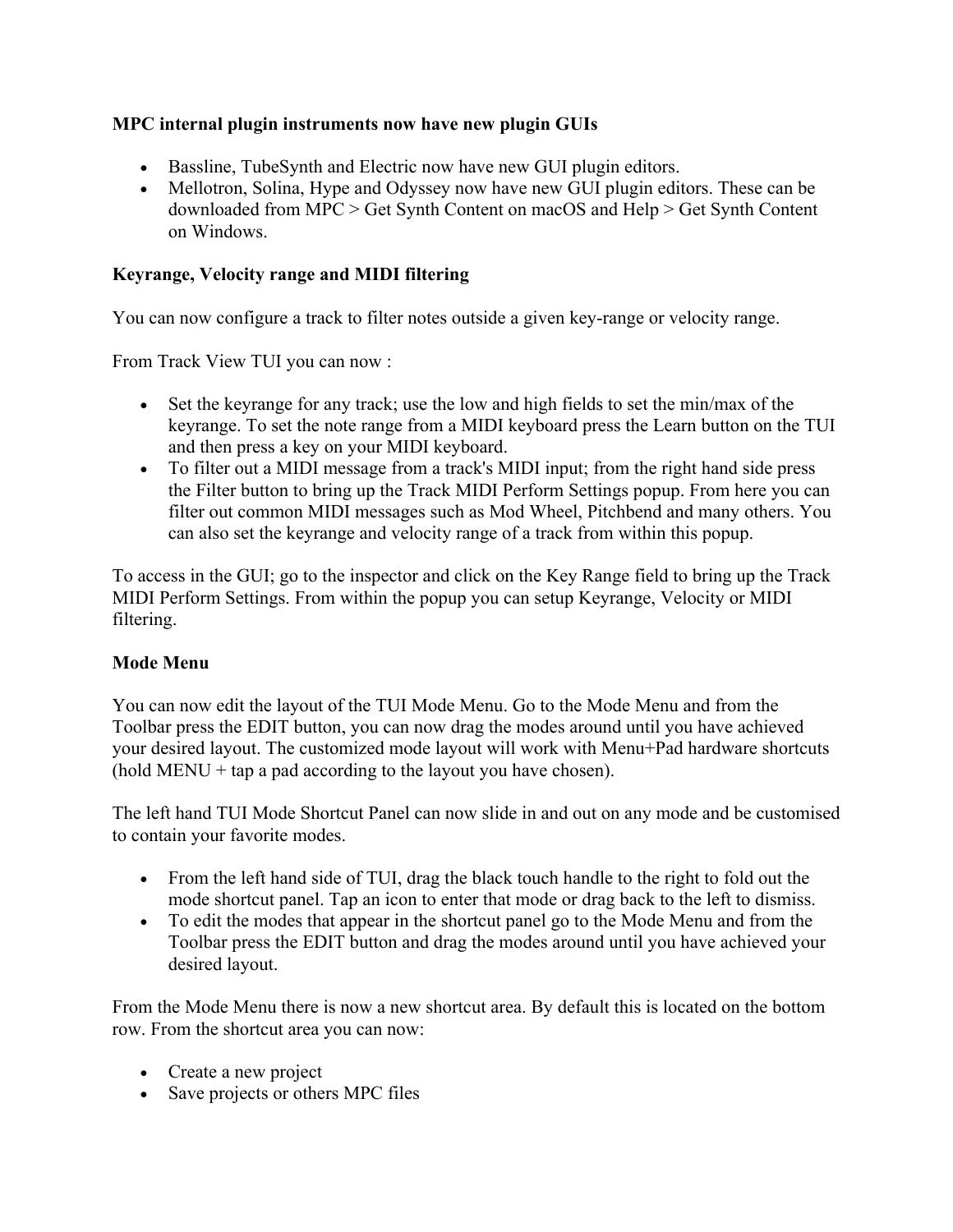- Open the Project popup
- Access Preferences

### **TUI Sounds Mode**

The new Sounds mode lets you efficiently browse MPC expansion packs, internal instrument presets and other supported user content that you add to it.

From the TUI Mode Menu press Sounds.

By default the Sounds mode starts up on the Sounds tab, however from the f-keys you can also access Favorites, Setlists, Performances (for MPC Key 61 users), and Key Ranges modes.

#### • **Sounds tab**

- o On a plugin program
	- The Sounds page displays MPC Plugins first followed by your 3rd party plugins when in controller mode.
	- Press on a MPC Plugin to instantiate a synth, use the next level to choose a preset category and the level after to choose a preset.
	- The Data Dial and  $h/w +/$  buttons increment/decrement the preset for fast browsing
	- § Use the TUI arrow buttons on the left and right of the TUI to move up and down banks of 16 results.
	- Use the back arrow to move up a level or press the X button to return to the instruments page
- o On a Drum, Keygroup, Clip, CV or MIDI program
	- § By default the first tier will display Factory Expansion and User Expansions, you can add further shortcuts to your own directories containing any of these program types by pressing an empty tile to select a directory.
	- Pressing Factory Expansions displays an overview of your expansions. From here choose an expansion, MPC now displays the program list from that expansion filtered by the program type. For example when the current track's program type is set to Drum, you will see only the drum programs from the selected expansion.
- o From the top right hand corner of Sounds mode press the Settings icon to bring up the Sounds Settings popup, from here you can configure the Sounds mode default behaviour.
- **Favorites** Push hold on an empty tile to save a quick access shortcut to the current plugin instrument preset. Once you have populated a tile with a preset, tapping the tile recalls the plugin and the preset.
- **Setlists** Tap on an empty tile to save a quick access shortcut to an MPC Project. Once you have populated a tile, tapping the tile will load that project.
- For MPC Key 61 users, if you have the Performance Projects expansion installed you will see the **Performances** tab (this is pre-installed in standalone mode). From the Performance tab, select a category then press a tile to load one of the factory performance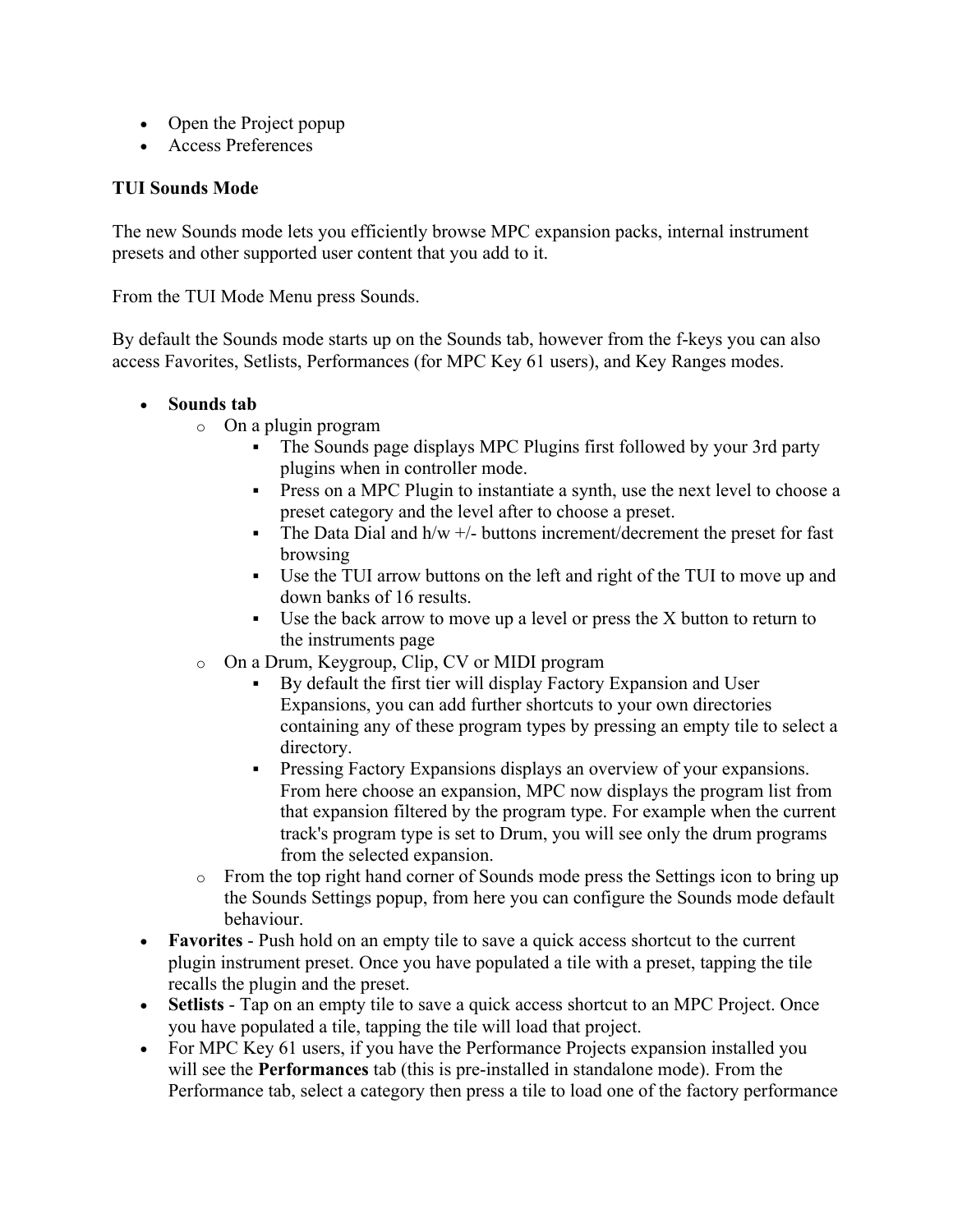projects. The performance projects show off the layering and key split capabilities of MPC. Each performance project loads with a drum kit and multiple instruments mapped across the keyrange for fast experimentation.

- **Key Ranges** You can now easily assign tracks their own key ranges to layer or split multiple sounds across a MIDI keyboard.
	- o The Key Ranges mode shows the keyrange of each track as a blue bar. Touch and drag the handles at the end of each blue bar to set the keyrange for the track. If a track is muted it will be displayed as grey.
	- o In Key Ranges mode, the MPC pads control track mutes.
	- o Press the Learn Min or Learn Max f-key and then press a key on your MIDI keyboard to set the lower or upper note of the keyrange for the current track.
	- o Press the Drum Split f-key to quickly create a split between an MPC drum kit and your other plugin programs. The drum track will occupy the left hand side of the key split and the other melodic tracks will occupy the right hand side of the key split. All tracks will automatically be record armed. This allows you to play the drums on the pads and melodic tracks on the keys.

# **Pad Perform**

- Pad perform mode now supports user-created pad note maps (this mode is renamed "Custom").
- Melodic programs (when pad perform is on) now have their own pad bank that remains separate from the drum program bank.

# **Pad to Keygroup**

• A drum sample can now be easily converted to a keygroup program via the keyboard icon in the Program Edit toolbar, allowing for a Drum Pad to play chromatically across the entire keyboard. In the GUI, this can be accessed via Tools > Current Sample To Keygroup.

# **16 Levels**

- When on a melodic program type you can now use 16 Levels with all Pad Perform settings.
- Hitting 16 levels when on a "melodic" program no longer pops up an error message (when pad perform is on).
- In this case, hitting 16 levels sets up a 16 levels mode on the "last pad" that makes sense for the 16 levels mode.
- For all Pad Perform modes where a pad plays a single note (Chromatic, Notes, Custom), pressing the 16 Level button will apply 16 Levels to the current note. Activating 16 Levels on Pad Perform modes that play more than one note per pad (chords, chromatic chords, progressions) will apply 16 Levels to the root note of the current chord.
- For a melodic program that's not a keygroup, the 16 levels dialogue displays only valid options Velocity, Probability, and Ratchet.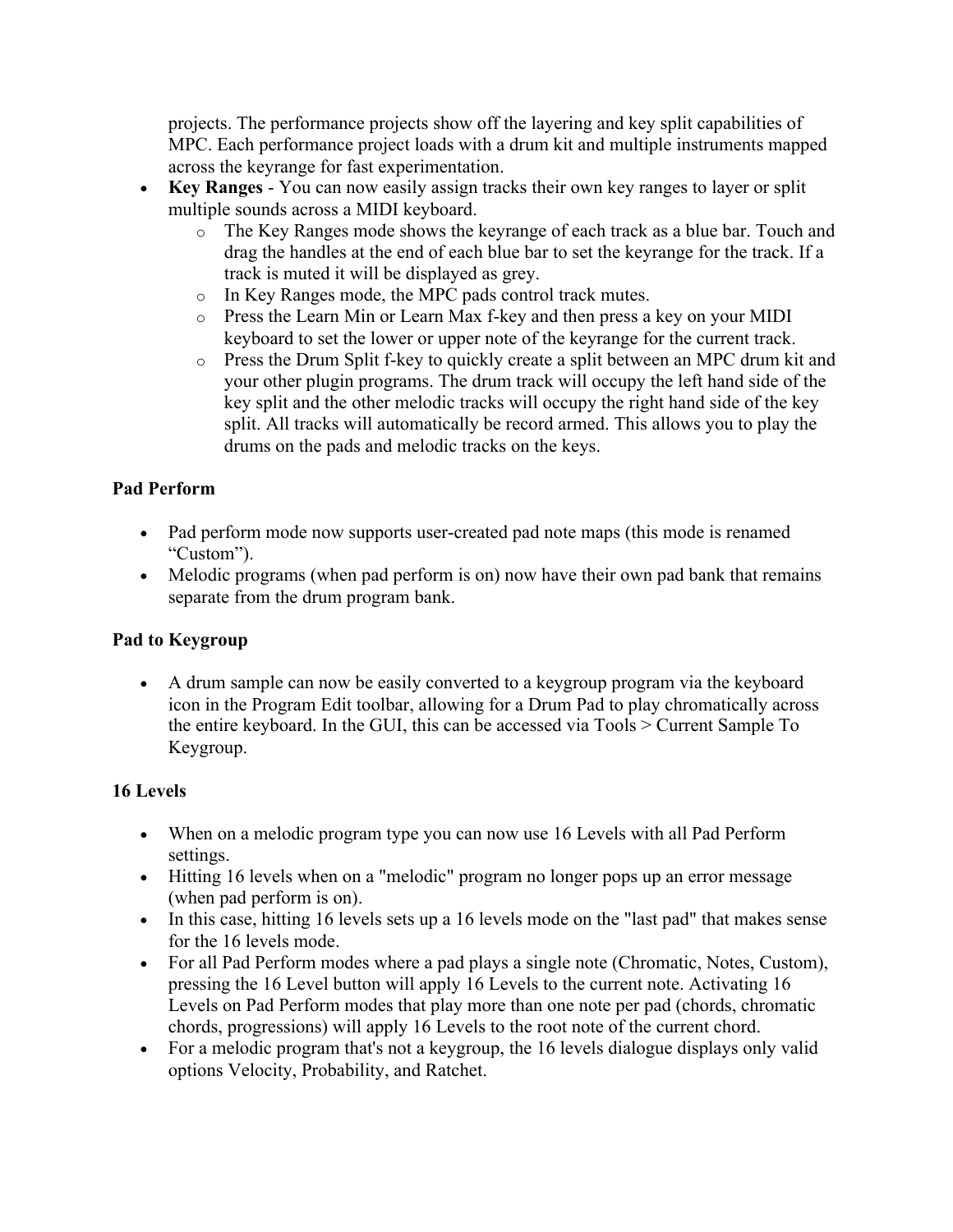# **Note Probability**

- You can now add probability to any note in the MPC sequencer.
- From the TUI Grid View select a note, open up the lower Automation Panel and from the drop down menu select Probability. By default each note is assigned a probability of 100% so it always plays, adjust the value to set how likely the note is to play.
- From the GUI Grid Editor, use the Automation Lane's Probability option to set the probability a note will play.
- From the GUI/TUI List editor use the probability column to set the probability a note will play.
- From 16 Levels use the probability option to play in different probability values from the MPC pads.
- Probability is also saved/loaded in MPC pattern files.

# **Note Ratchet**

- You can now easily create roll effects in MPC by adding ratchets to any note in the MPC sequencer.
- In the TUI Grid View, to add a ratchet to a selected note, open up the lower Automation Panel, from the drop down menu select Ratchet. By default a note is assigned no ratchet value. Adjust the value to the subdivision you want to ratchet by. For example, to divide the selected note into four equal parts choose a value of four. The note will display the sub-divisions as dotted lines.
- In the TUI Step Sequencer mode, to add a ratchet to the selected note go to the automation dropdown menu and choose ratchet, use the slider area to set the ratchet value. Note: the ratchet value will be displayed in the note on button beneath its accompanying slider.
- From the GUI Grid Editor, use the Automation Lane's Ratchet option to set the number of ratchets a note be divided into. The note display the sub-divisions as dotted lines.
- From the GUI/TUI List editor use the ratchet column to set the number of ratchets a note be divided into.
- Ratchets are also saved/loaded in MPC pattern files.

# **Tuner**

- Your MPC now contains a multipurpose tuner for tuning guitars, basses, eurorack modules and other pitch instruments.
- From the TUI Mode Menu toolbar, tap the Tuner icon to bring up the Tuner TUI. From here choose the audio input your instrument is plugged into from the Input Channel dropdown menu.
- From the GUI go to the Tools menu > Tuner. From here choose the audio input your instrument is plugged into from the Input Channel drop down menu.

# **UI improvements:**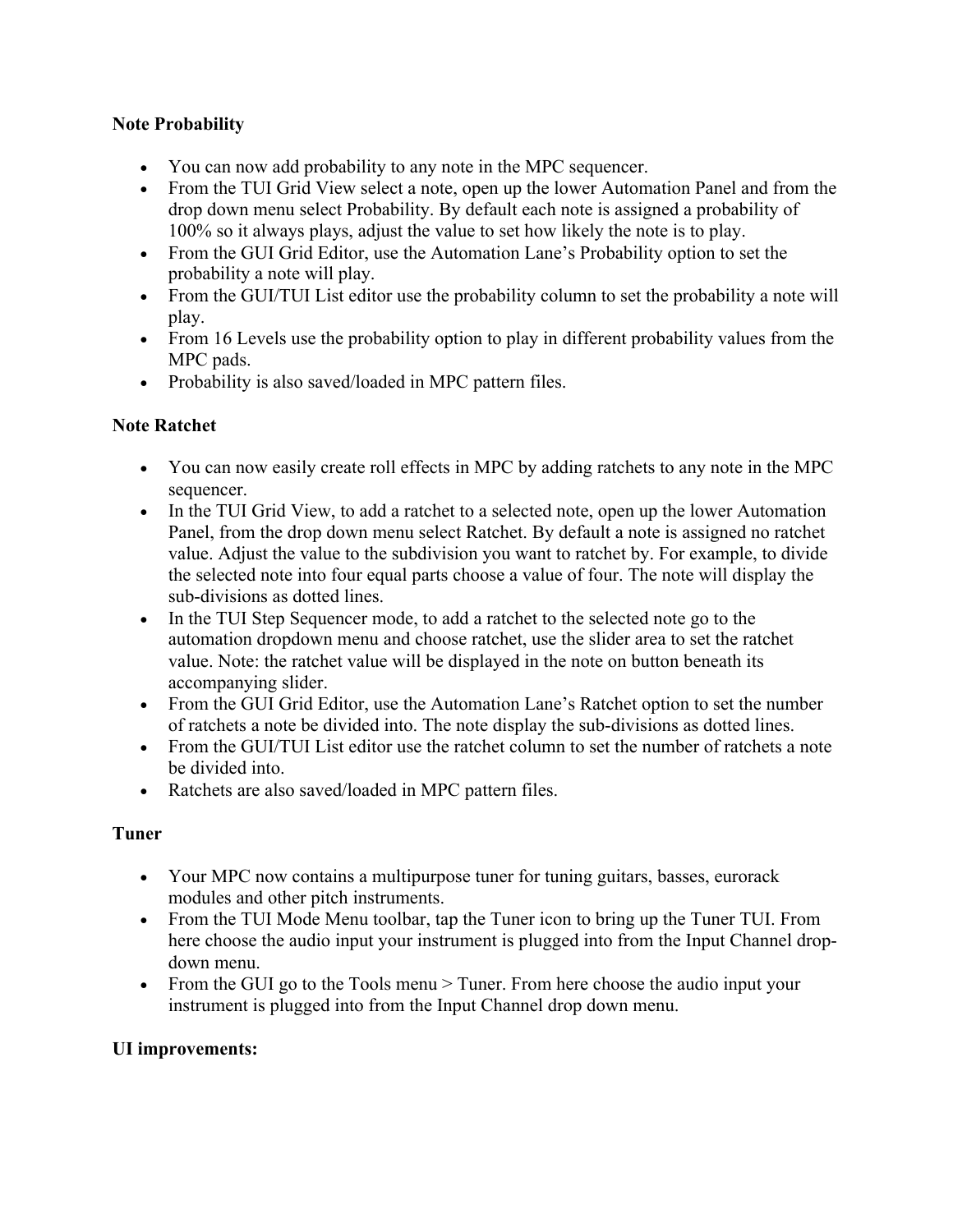- From the GUI Plugin Selector you can now search for a plugin (for both effects and instruments).
- You can now see incoming MIDI events as a list in the GUI MIDI Monitor panel. From the MPC desktop software go to the bottom right and click the MIDI Monitor icon to open the MIDI Monitor panel.
- MIDI Control Mode now has the following 2 toolbar items added to the TUI:
	- o MIDI Control Mode Output This allows you to change the MIDI Output port without having to leave the page. It can also be found in Preferences > MIDI/Sync > Output Ports > MIDI Control Mode Output.
	- o MIDI Monitor You can now monitor the MIDI output by opening this popup.
- The TUI Project popup now has an Audition f-key.
- The MPC desktop software now has a demo screen. Go to Preference > Project Default > Show New Project Dialogue field to display Demos/Templates/Recent projects or to turn the popup off.
- References to Master have now been renamed Global or Main.

### **Workflow improvements:**

- MPC now contains support for **Ableton Link v3**. From the Preferences > MIDI / Sync tab scroll down to the Sync Receive section, switch the Ableton Start/Stop Sync parameter On to sync the MPC transport with other Link devices.
- The Slice assigned to a drum pad layer can now be automated.

### **General improvements:**

- Arpeggiator settings are now saved and recalled with the MPC project.
- XYFX location is now saved and recalled with the MPC project.
- Preferences > Hardware > General now contains a setting for  $Shift + Q$ -Link Press goes to Q-Link Edit or Cycle Backwards.
- MPC now contains five extra chord progressions that can be used in Pad Perform > Progressions mode.
- Changing an 'unused' track's program type no longer makes it 'used'.
- Drum Program note map is now Chromatic from C1 by default.
- New users booting into standalone mode are now greeted by an introductory screen.
- User Template button on Demos screen now provides instructions on where to set it.

# **Stability and reliability**

Ableton Live Control

- Live Control mode matrix navigation now works with MPC X arrow keys
- Live Control mode Q-Links now function correctly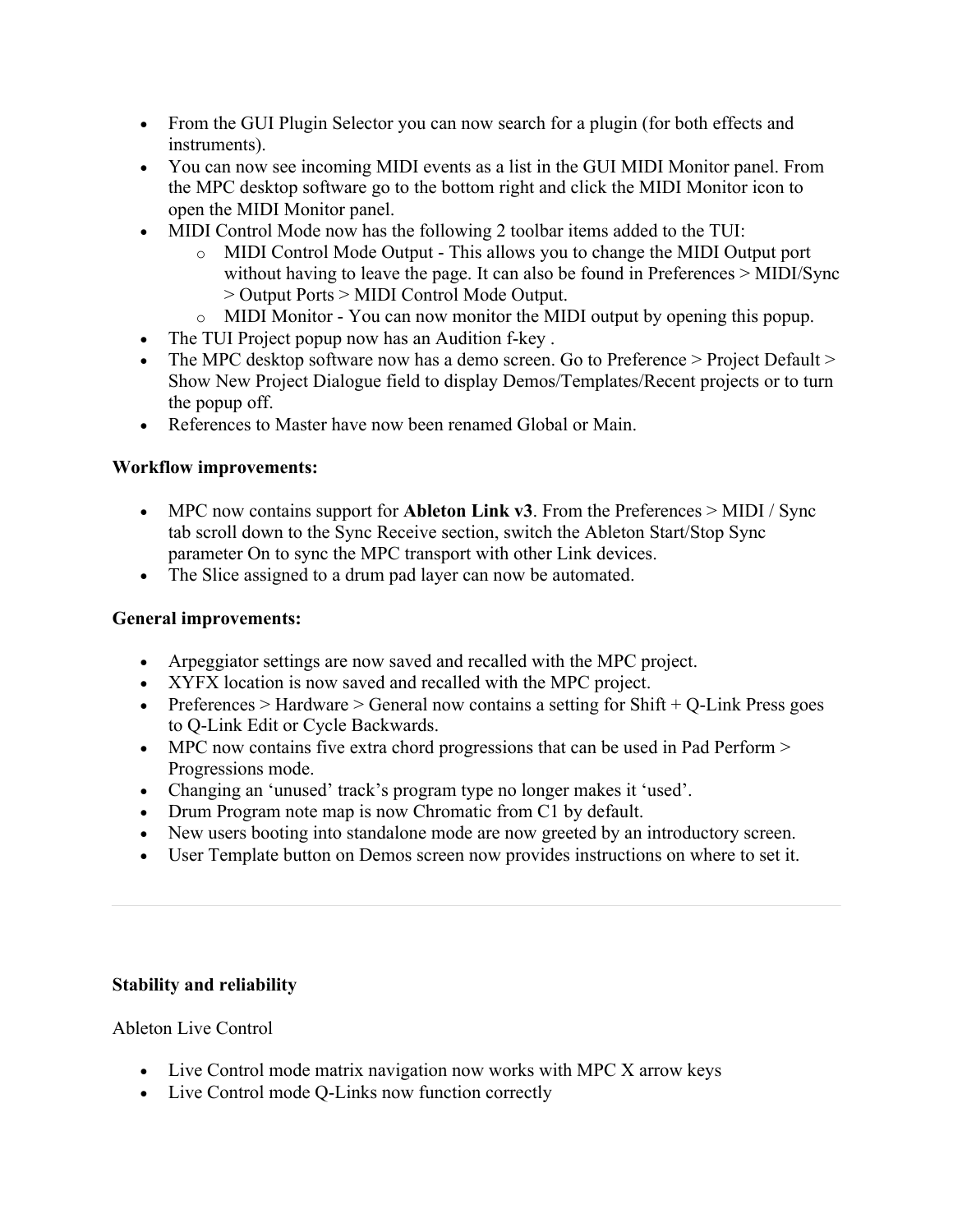# Arpeggiator

• Crash no longer occurs when changing Arpeggiator Octaves and Variation parameters

### Audio/MIDI Device

- Mono inputs can now be monitored in standalone mode
- USB MIDI Interfaces now show all I/Os in Preferences
- Audio I/Os no longer get automatically reselected in preferences after deselecting

#### Bluetooth

• Temporary freeze no longer occurs when cancelling during Bluetooth pairing

#### Browser

- Pattern names are now in alphabetical order in the Expansion browser on macOS
- Sample loading can now be cancelled

#### Channel Mixer

- Mixer window now displays insert effects correctly after minimizing
- Channel Mixer input selection now works via drop-down menu

#### Control Surface

- Double-tapping shift now enables the shift state of more buttons
- Notes no longer overlap when using hardware button to copy
- Mode names now appear correctly on GUI pads when pressing Mode button on MPC Studio

#### CV

• CV Drum Program note maps now work correctly with external MIDI controllers

#### Grid - Audio

- Audio Edit Browse Samples button is no longer functional when greyed-out
- Waveform no longer disappears when replacing a sample in Audio Edit

#### Grid - MIDI

- Hitting several pads at once in a Drum program no longer causes playhead lag
- Active keys shown in Grid View piano roll is now pre-transposition
- MIDI events pasted on top of each other can now be deleted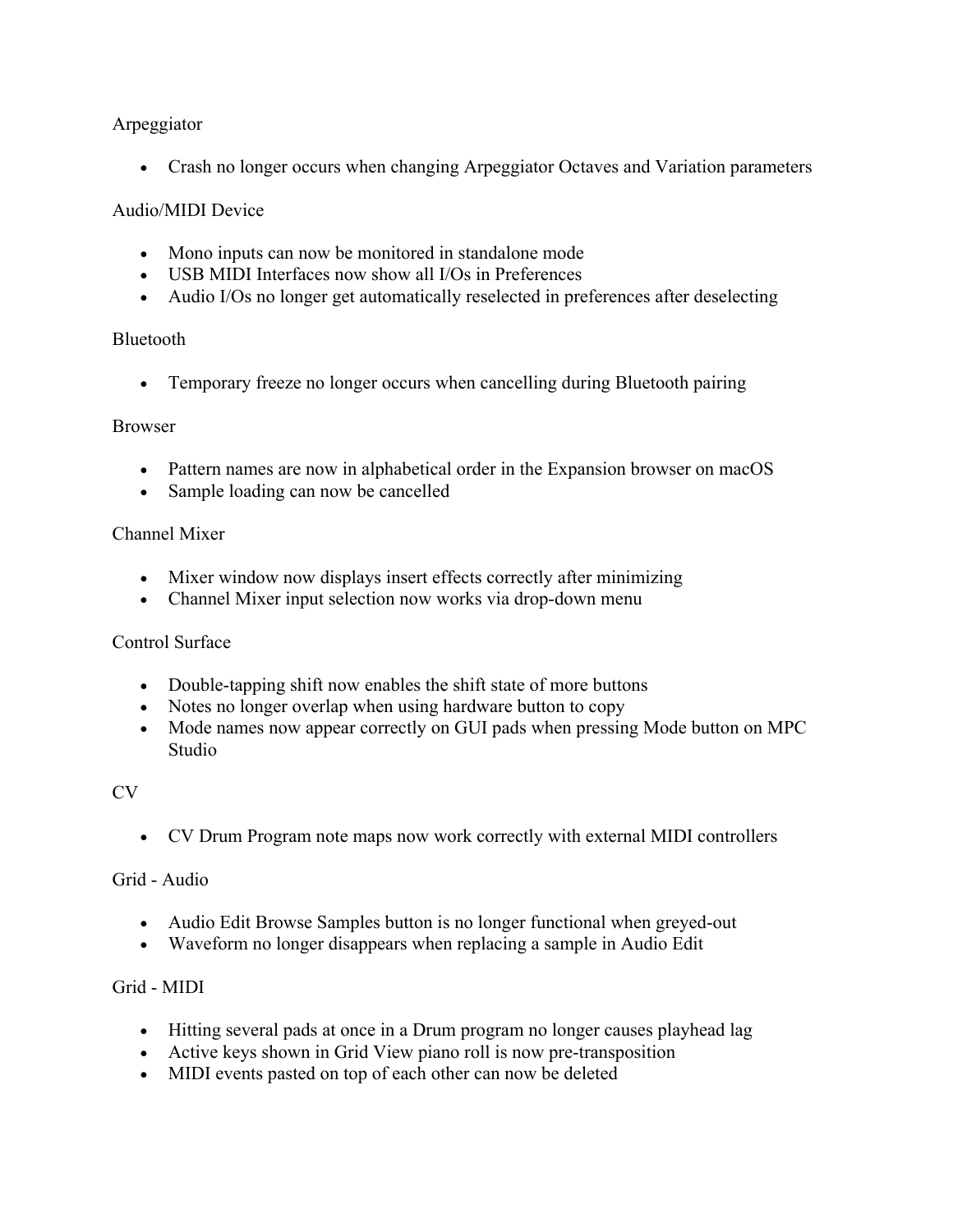# Inspector

- Collapsing the Track section in the inspector no longer disables the add button for audio tracks
- Crash can no longer occur when using 'Sort by' checkboxes in the Insert Effects selection window
- Tick icon no longer remains in the plugin selector after a plugin has been removed
- Double-tapping the level fader of a MIDI or CV program no longer opens an overlay

# Installer

• MPC installer is now compatible with macOS dark mode

# List Edit

• MIDI Program automation now shows the correct parameter names in List Edit

### Main Mode

- Soloing a program then switching sequences and back no longer mutes the program
- Erasing a track or sequence name no longer causes crashes or inability to change track/sequence
- No longer possible to rename a Sequence, Track or Program to an empty string

# MIDI Control Mode

- Tap Tempo and Erase buttons on certain MPCs will now light up when used in MIDI Control Mode
- XYFX labels no longer appear on the MIDI Control mode XY grid

# MIDI Multi/Sync

- MIDI CC is now recorded globally
- Note Repeat no longer bypasses MIDI input settings
- Pads now light up when receiving corresponding MIDI notes on the current track
- MIDI Sync, Control and Global settings are now retained after shutting down
- Sustain (CC64) no longer affects unarmed tracks
- Sustain (CC64) automation will no longer overwrite on loop when recording
- Sustain (CC64) automation will no longer snap to 0 for values under 63

# MPC as Plugin

- Black box no longer appears around Media Browser search bar when using MPC as a plugin in some DAWs
- TUI no longer freezes if a popup is generated when using MPC as a plugin with the window closed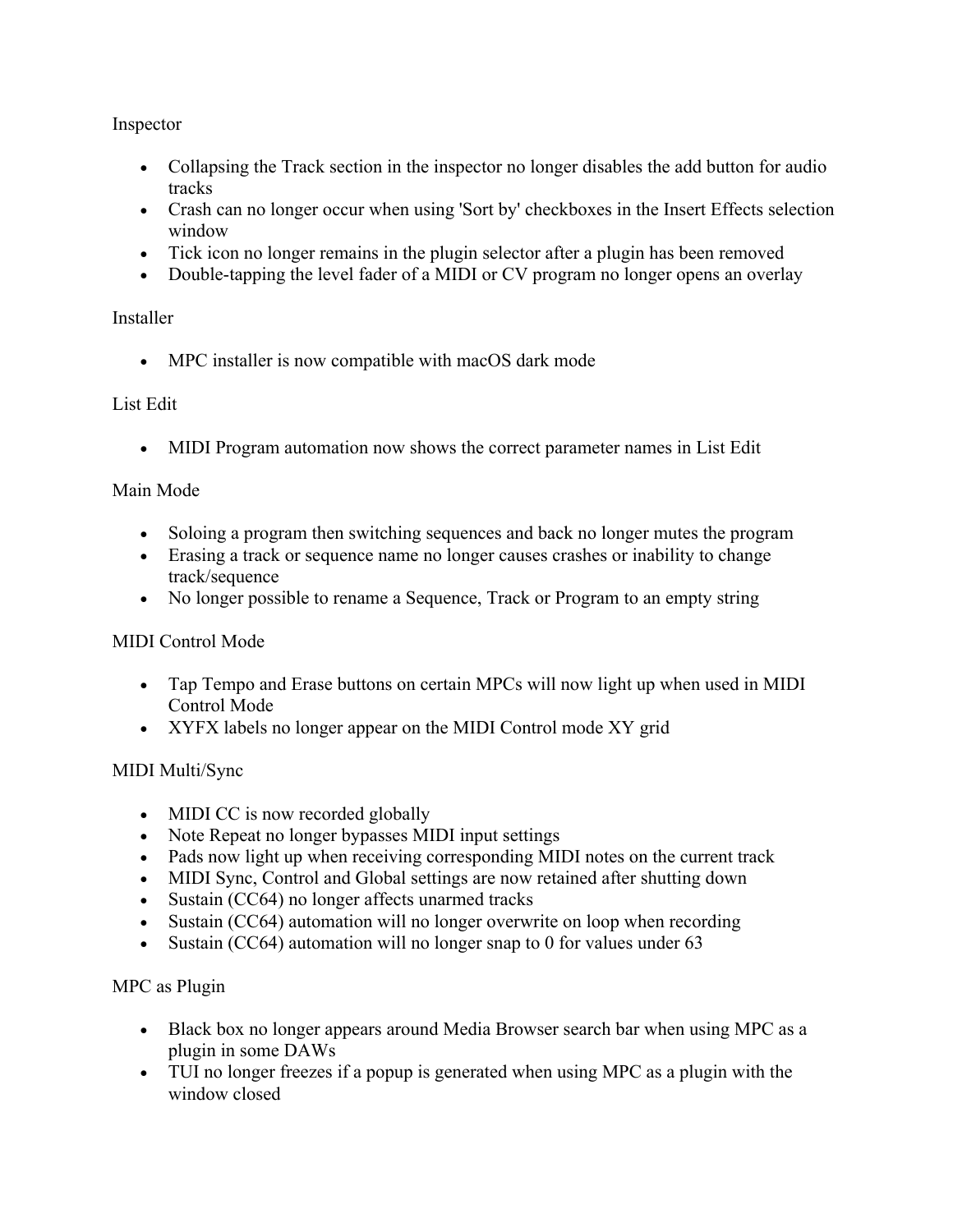# Pad Mixer

- Pad Mixer Route Outputs no longer disappear when using the Q-Links
- Crash can no longer occur after solo and unsoloing a flattened pad in certain modes

### Pad Perform

- Pad Bank no longer reset when closing Pad Perform dialog in Custom mode
- Pad Bank is now retained in Pad Perform when switching to and from Custom mode
- Pad Perform Chords no longer disappear from the menu if external drive containing Progressions is connected
- Pad Perform Scale fields are now disabled on TUI for 'Progressions' mode
- Pad Perform slide-out menus now have headers
- Chromatic scale has been restored to Pad Perform
- Playing overlapping chords with Pad Perform no longer sets aftertouch to max if Full/Half Level is on

# Plugin Effects

- Touch FX Sync Speed is now retained with projects and bounces
- Stop All Sounds now also resets XYFX and Touch FX latch

### Plugin Instruments

- First note no longer gets cut off when using sequencer plugins in MPC
- DrumSynth: Multi Delay Time and Reverb Low Cut parameters can now be automated
- DrumSynth: Multi Q-Link layout has been updated for MPC X
- DrumSynth: Multi Q-Links now show correct value for On/Off parameters
- DrumSynth:Ride model Eighty no longer produces click sounds
- Hybrid parameter values are now correctly aligned between TUI and GUI
- AIR Mini Grand Tuning Scale and Eco Mode buttons now show correct states in Program Edit
- Audio artefacts on certain Solina violin notes no longer occur
- Organ and Electric volume are now controllable via Expression
- Titlebar of plugin GUIs is now updated when a program is renamed
- Crash no longer occurs when changing Hype preset while parameters are automated
- Hype's Glide mode now displays the correct setting
- Plugins now reverts to generic UI if external drive is disconnected while in use

# Plugins - All

- User presets now retain their title when loaded
- Plugin UI load times have been improved
- A wider value range is now available when using touch  $\&$  drag on slider parameters
- Freezes no longer occur when some plugin GUIs are closed with 'Always on Top' enabled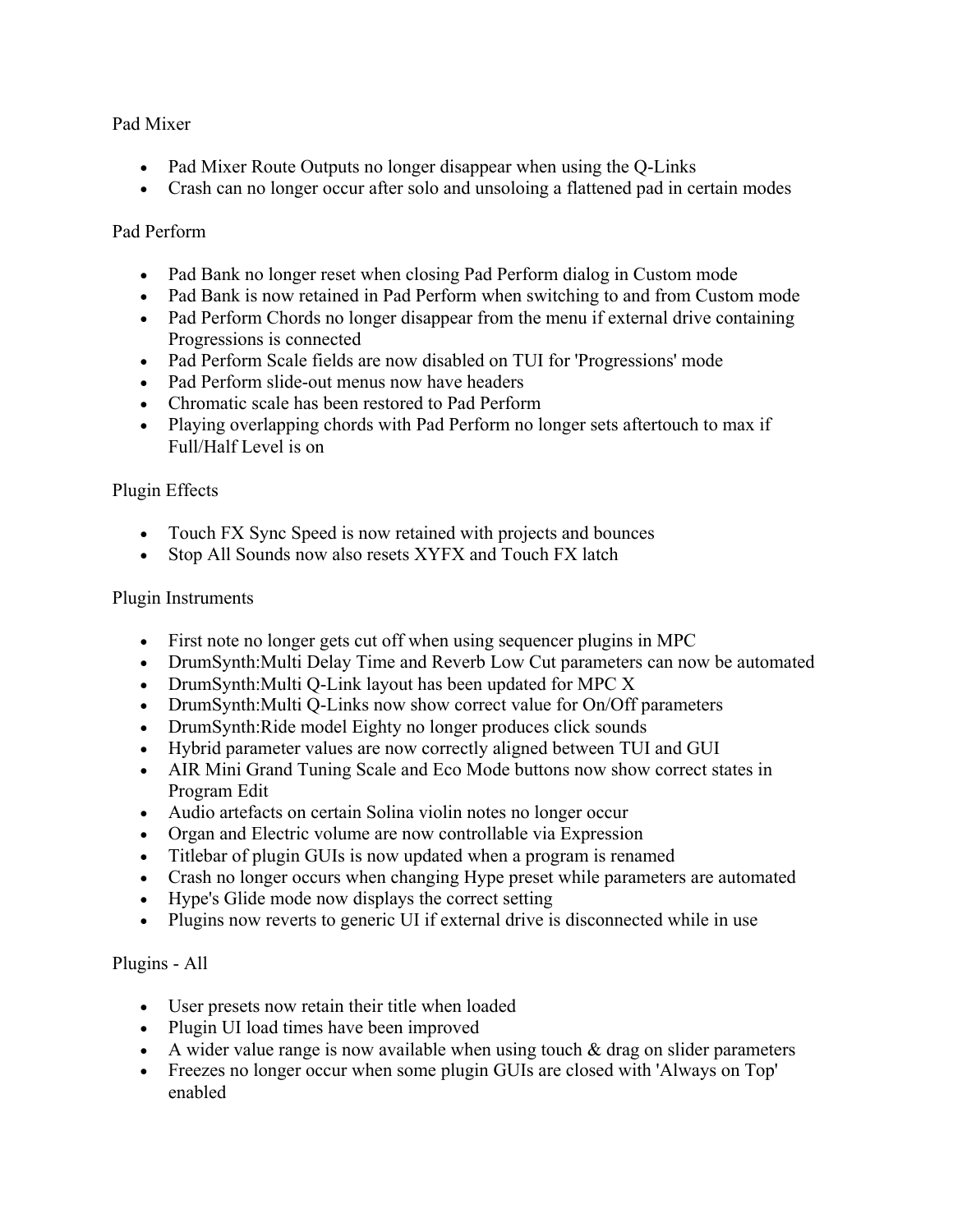# Plugin Scanning

- MPC will no longer attempt to scan MPC Beats plugins
- Plugin Manager no longer displays plugin format as AU when a VST fails to scan

# Popups

• Scrolling on pages with checkboxes will no longer unintentionally toggle them

### Preferences

- MIDI Preferences reset button no longer turns certain ports off for some devices
- Text amended in Preferences > Audio Device

### Program Edit

- Velocity to Start parameter values are now consistent between parameter and automation
- Drum FX Gain now applies to full frequency range
- Drum FX no longer causes audio artefacts during parameter changes with bassy sounds
- MPC no longer crashes when playing warped or pitched keygroups at high octaves
- Q-Links no longer show wrong parameters after switching from Sample Edit to Program Edit
- Q-Links in Screen mode now work correctly when switching to the Samples tab in Program Edit

# Q-Link Edit

- Q-Link banks are now aligned correctly in Q-Link Edit
- Parameters can now be assigned in Q-Link Edit even if there are no programs present

# Sample Edit

• Zoom and Scroll Q-Links now function correctly in Sample Edit after using Discard process

# Sampler/Looper

- Looper no longer freezes on export
- No longer possible to exceed Sampler Max Length using Q-Links
- Sampler Max Length is now accurate when at low memory
- There is no longer a delay in FX processing when using Autosampler

#### Saving and Loading

- Cancel button now removed when a save is in progress
- Loading legacy programs can no longer cause freezes or crashes